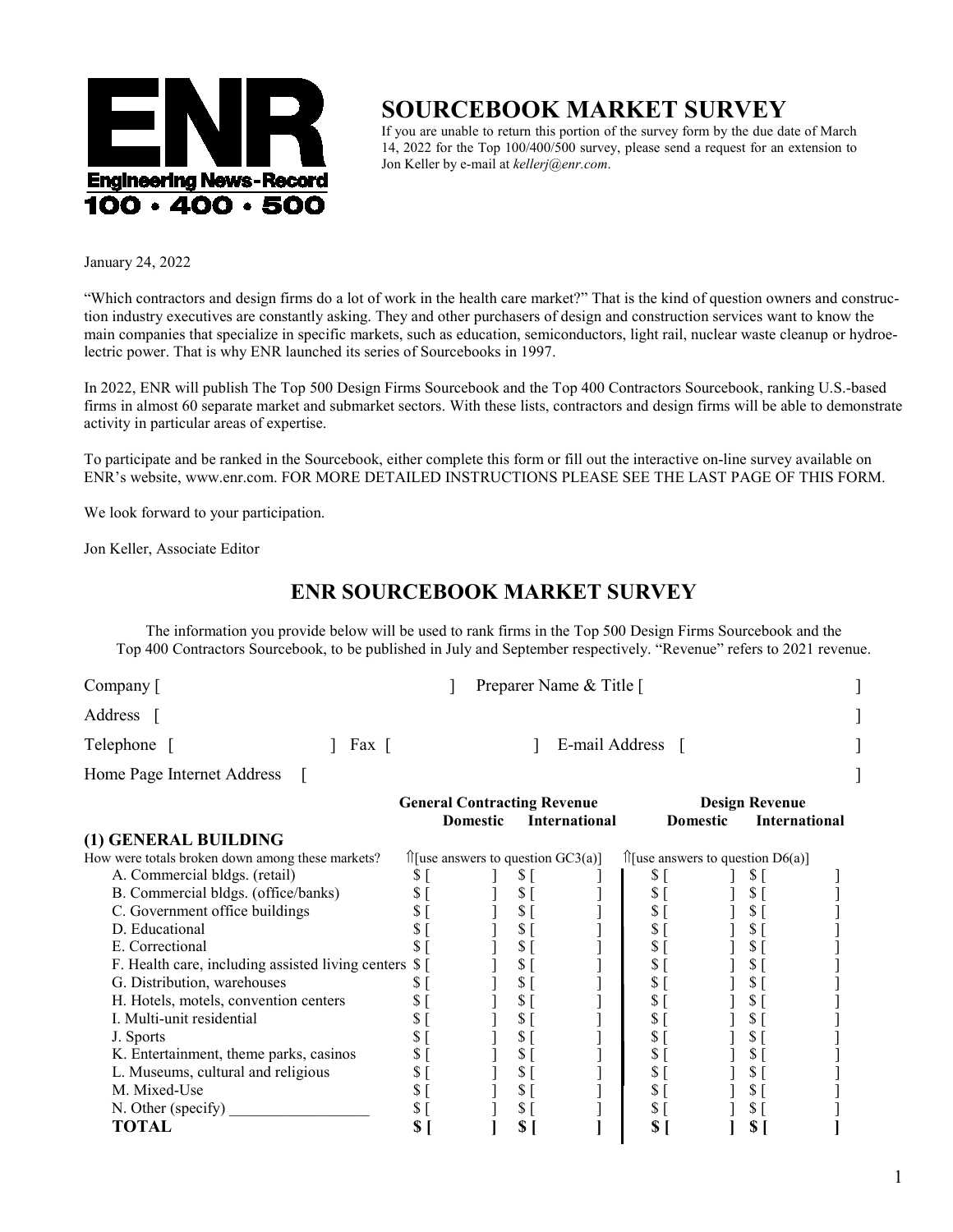|                                                                 | <b>General Contracting Revenue</b>                                                                                                        |                                                                                                                                                                                                                                                                                                                                                                                                                   | <b>Design Revenue</b>                                                                                                                                                                                                                                                                               |                                |  |  |
|-----------------------------------------------------------------|-------------------------------------------------------------------------------------------------------------------------------------------|-------------------------------------------------------------------------------------------------------------------------------------------------------------------------------------------------------------------------------------------------------------------------------------------------------------------------------------------------------------------------------------------------------------------|-----------------------------------------------------------------------------------------------------------------------------------------------------------------------------------------------------------------------------------------------------------------------------------------------------|--------------------------------|--|--|
|                                                                 | <b>Domestic</b>                                                                                                                           | International                                                                                                                                                                                                                                                                                                                                                                                                     | Domestic                                                                                                                                                                                                                                                                                            | International                  |  |  |
| (2) INDUSTRIAL PROCESS                                          |                                                                                                                                           |                                                                                                                                                                                                                                                                                                                                                                                                                   |                                                                                                                                                                                                                                                                                                     |                                |  |  |
| How were totals broken down among these markets?                |                                                                                                                                           | $\hat{z}$ [use answers to question GC3(b)]                                                                                                                                                                                                                                                                                                                                                                        | $\hat{I}$ [use answers to question D6(b)]                                                                                                                                                                                                                                                           |                                |  |  |
| A. Steel & non-ferrous metals                                   | \$[                                                                                                                                       | $$^{[}$<br>$\perp$                                                                                                                                                                                                                                                                                                                                                                                                | \$[<br>\$[<br>$\mathbf{I}$                                                                                                                                                                                                                                                                          |                                |  |  |
| B. Chemicals (non-petroleum)                                    | \$[                                                                                                                                       | $\mathbf{I}$                                                                                                                                                                                                                                                                                                                                                                                                      | $S_{\Gamma}$                                                                                                                                                                                                                                                                                        |                                |  |  |
| C. Pharmaceuticals                                              | \$[                                                                                                                                       |                                                                                                                                                                                                                                                                                                                                                                                                                   | $\begin{array}{c} 0.516 & 0.516 \\ 0.516 & 0.516 \\ 0.516 & 0.516 \\ 0.516 & 0.516 \\ 0.516 & 0.516 \\ 0.516 & 0.516 \\ 0.516 & 0.516 \\ 0.516 & 0.516 \\ 0.516 & 0.516 \\ 0.516 & 0.516 \\ 0.516 & 0.516 \\ 0.516 & 0.516 \\ 0.516 & 0.516 \\ 0.516 & 0.516 \\ 0.516 & 0.516 \\ 0.$<br>$S_{\perp}$ |                                |  |  |
| D. Food and beverage processing                                 | $\Im$ [                                                                                                                                   |                                                                                                                                                                                                                                                                                                                                                                                                                   | $S_{\lbrack}$                                                                                                                                                                                                                                                                                       |                                |  |  |
| E. Pulp and paper plants                                        | \$[                                                                                                                                       |                                                                                                                                                                                                                                                                                                                                                                                                                   | $\Im$ [                                                                                                                                                                                                                                                                                             |                                |  |  |
| E. Pulp and paper plants<br>F. Other (specify)                  | $\begin{array}{c} 1 \ 3 \ 5 \ 1 \ 3 \ 5 \end{array}$<br>$\begin{array}{c} 1 \ 3 \ 5 \ 1 \ 1 \ 1 \ 1 \ 1 \ 1 \end{array}$<br>$S_{\lbrack}$ |                                                                                                                                                                                                                                                                                                                                                                                                                   | $\begin{matrix} 1\\ 1\\ 1\\ 1 \end{matrix}$<br>$S$ [<br>$S_{\lbrack}$                                                                                                                                                                                                                               |                                |  |  |
| <b>TOTAL</b>                                                    | \$[                                                                                                                                       | $\overline{1}$<br>S <sub>1</sub><br>$\mathbf{I}$                                                                                                                                                                                                                                                                                                                                                                  | S <sub>1</sub><br>S <sub>1</sub>                                                                                                                                                                                                                                                                    |                                |  |  |
| (3) MANUFACTURING                                               |                                                                                                                                           |                                                                                                                                                                                                                                                                                                                                                                                                                   |                                                                                                                                                                                                                                                                                                     |                                |  |  |
| How were totals broken down among these markets?                |                                                                                                                                           | $\hat{\Pi}$ [use answers to question GC3(c)]                                                                                                                                                                                                                                                                                                                                                                      | $\hat{z}$ [use answers to question D6(c)]                                                                                                                                                                                                                                                           |                                |  |  |
| A. Auto assembly & parts fabrication                            | \$[<br>$\mathbf{I}$                                                                                                                       | \$[<br>T                                                                                                                                                                                                                                                                                                                                                                                                          | \$[<br>$S_{\Gamma}$<br>$\mathbf{I}$                                                                                                                                                                                                                                                                 |                                |  |  |
| B. Semiconductor fabrication                                    |                                                                                                                                           | $\mathbf{I}$                                                                                                                                                                                                                                                                                                                                                                                                      | $\mathcal{S}$ [                                                                                                                                                                                                                                                                                     |                                |  |  |
| C. Electronic assembly plants                                   |                                                                                                                                           |                                                                                                                                                                                                                                                                                                                                                                                                                   | $S$ [                                                                                                                                                                                                                                                                                               |                                |  |  |
| D. Aerospace                                                    |                                                                                                                                           |                                                                                                                                                                                                                                                                                                                                                                                                                   | $S_{\lbrack}$                                                                                                                                                                                                                                                                                       |                                |  |  |
|                                                                 |                                                                                                                                           | נ<br> <br> <br>                                                                                                                                                                                                                                                                                                                                                                                                   | $\begin{array}{c} \n 8 & 1 \\  8 & 1 \\  8 & 1 \\  8 & 1 \\  8 & 1 \\  1\n \end{array}$<br>$S$ [                                                                                                                                                                                                    |                                |  |  |
| <b>TOTAL</b>                                                    | S <sub>1</sub>                                                                                                                            | $\mathbf{I}$<br>S <sub>1</sub>                                                                                                                                                                                                                                                                                                                                                                                    | S <sub>1</sub><br>S <sub>1</sub>                                                                                                                                                                                                                                                                    |                                |  |  |
|                                                                 |                                                                                                                                           |                                                                                                                                                                                                                                                                                                                                                                                                                   |                                                                                                                                                                                                                                                                                                     |                                |  |  |
| (4) WATER SUPPLY                                                |                                                                                                                                           |                                                                                                                                                                                                                                                                                                                                                                                                                   |                                                                                                                                                                                                                                                                                                     |                                |  |  |
| How were totals broken down among these markets?                |                                                                                                                                           | $\hat{\parallel}$ [use answers to question GC3(d)]                                                                                                                                                                                                                                                                                                                                                                | $\hat{I}$ [use answers to question D6(d)]                                                                                                                                                                                                                                                           |                                |  |  |
| A. Treatment, desalination plants                               | \$[<br>$\frac{1}{2}$ s[                                                                                                                   |                                                                                                                                                                                                                                                                                                                                                                                                                   |                                                                                                                                                                                                                                                                                                     |                                |  |  |
| B. Transmission lines, aqueducts                                |                                                                                                                                           |                                                                                                                                                                                                                                                                                                                                                                                                                   |                                                                                                                                                                                                                                                                                                     |                                |  |  |
| C. Dams, reservoirs                                             |                                                                                                                                           |                                                                                                                                                                                                                                                                                                                                                                                                                   |                                                                                                                                                                                                                                                                                                     |                                |  |  |
|                                                                 |                                                                                                                                           | $\begin{bmatrix} 1 \\ 1 \\ 1 \\ 1 \\ 1 \end{bmatrix}$<br>$\begin{array}{cccc} s & 1 & 1 & s & 1 \\ s & 1 & 1 & s & 1 \\ s & 1 & 1 & 1 & 1 \\ s & 1 & 1 & 1 & 1 \\ s & 1 & 1 & 1 & 1 \\ s & 1 & 1 & 1 & 1 \\ s & 1 & 1 & 1 & 1 \\ s & 1 & 1 & 1 & 1 \\ s & 1 & 1 & 1 & 1 \\ s & 1 & 1 & 1 & 1 \\ s & 1 & 1 & 1 & 1 \\ s & 1 & 1 & 1 & 1 \\ s & 1 & 1 & 1 & 1 \\ s & 1 & 1 & 1 & 1 \\ s & 1 & 1 & 1 & 1 \\ s & 1 &$ |                                                                                                                                                                                                                                                                                                     |                                |  |  |
| <b>TOTAL</b>                                                    | S <sub>1</sub>                                                                                                                            | S <sub>1</sub>                                                                                                                                                                                                                                                                                                                                                                                                    |                                                                                                                                                                                                                                                                                                     |                                |  |  |
| (5) SEWERAGE & SOLID WASTE TOTALS                               | $S \mid$                                                                                                                                  | $\mathbf{1}$<br>S <sub>1</sub>                                                                                                                                                                                                                                                                                                                                                                                    | $\sim$ 1<br>S(<br>$S_{\perp}$                                                                                                                                                                                                                                                                       |                                |  |  |
| How were totals broken down among these markets?                |                                                                                                                                           | $\hat{\parallel}$ [use answers to question GC3(e)]                                                                                                                                                                                                                                                                                                                                                                | $\hat{\parallel}$ [use answers to question D6(e)]                                                                                                                                                                                                                                                   |                                |  |  |
| A. Sanitary & storm sewers                                      |                                                                                                                                           |                                                                                                                                                                                                                                                                                                                                                                                                                   |                                                                                                                                                                                                                                                                                                     |                                |  |  |
| B. Wastewater treatment plants                                  |                                                                                                                                           |                                                                                                                                                                                                                                                                                                                                                                                                                   |                                                                                                                                                                                                                                                                                                     |                                |  |  |
| C. Solid waste                                                  |                                                                                                                                           |                                                                                                                                                                                                                                                                                                                                                                                                                   |                                                                                                                                                                                                                                                                                                     |                                |  |  |
|                                                                 | \$[                                                                                                                                       | $\begin{array}{cccc} \S \;[\; & & & ] \; \S \;[\; & & & ] \; \S \;[\; & & & ] \; \S \;[\; & & & ] \; \S \;[\; & & & ] \; \S \;[\; & & & ] \; \S \;[\; & & & ] \; \S \;[\; & & & ] \; \S \;[\; & & & ] \; \S \;[\; & & & ] \; \S \;[\; & & & ] \; \S \;[\; & & & ] \; \end{array}$<br>$\mathbf{1}$<br>\$[<br>$\mathbf{I}$                                                                                          | $\begin{array}{ccccc} \texttt{s} & & & \texttt{j} & \texttt{s} & & \texttt{s} \\ \texttt{s} & & & \texttt{j} & \texttt{s} & & \texttt{s} \\ \texttt{s} & & & \texttt{j} & \texttt{s} & & \texttt{s} \\ \texttt{s} & & & \texttt{j} & \texttt{s} & & \texttt{s} \\ \end{array}$                      |                                |  |  |
|                                                                 |                                                                                                                                           |                                                                                                                                                                                                                                                                                                                                                                                                                   |                                                                                                                                                                                                                                                                                                     |                                |  |  |
| <b>(6) TRANSPORTATION</b>                                       |                                                                                                                                           |                                                                                                                                                                                                                                                                                                                                                                                                                   |                                                                                                                                                                                                                                                                                                     |                                |  |  |
| How were totals broken down among these markets?<br>A. Highways |                                                                                                                                           | $\hat{I}$ [use answers to question GC3(f)]                                                                                                                                                                                                                                                                                                                                                                        | $\hat{I}$ [use answers to question D6(f)]                                                                                                                                                                                                                                                           |                                |  |  |
| D. Bridges                                                      | \$[<br>$$^{[}$                                                                                                                            | \$[                                                                                                                                                                                                                                                                                                                                                                                                               | \$[<br>\$[<br>\$[<br>\$[                                                                                                                                                                                                                                                                            |                                |  |  |
| C. Marine & port facilities                                     | \$[                                                                                                                                       | \$[<br>\$[                                                                                                                                                                                                                                                                                                                                                                                                        | $S_{\Gamma}$<br>\$[                                                                                                                                                                                                                                                                                 |                                |  |  |
| D. Airports, including terminals                                | \$[                                                                                                                                       | J<br>\$[                                                                                                                                                                                                                                                                                                                                                                                                          | $S_{\Gamma}$<br>\$[                                                                                                                                                                                                                                                                                 |                                |  |  |
| E. Mass transit, light rail, heavy rail                         | \$[                                                                                                                                       | ]<br>$\sqrt{\ }$ [<br>]                                                                                                                                                                                                                                                                                                                                                                                           | $S_{\lbrack}$<br>$S_{\Gamma}$                                                                                                                                                                                                                                                                       |                                |  |  |
| F. Other (specify)                                              | \$[                                                                                                                                       | $$^{[}$                                                                                                                                                                                                                                                                                                                                                                                                           | \$[<br>\$[                                                                                                                                                                                                                                                                                          | ]<br>]<br>]<br>]               |  |  |
| <b>TOTAL</b>                                                    | \$[                                                                                                                                       | S(                                                                                                                                                                                                                                                                                                                                                                                                                | \$[<br>\$[                                                                                                                                                                                                                                                                                          |                                |  |  |
|                                                                 |                                                                                                                                           |                                                                                                                                                                                                                                                                                                                                                                                                                   |                                                                                                                                                                                                                                                                                                     |                                |  |  |
| (7) HAZARDOUS WASTE                                             |                                                                                                                                           |                                                                                                                                                                                                                                                                                                                                                                                                                   |                                                                                                                                                                                                                                                                                                     |                                |  |  |
| How were totals broken down among these markets?                |                                                                                                                                           | $\hat{z}$ [use answers to question GC3(g)]                                                                                                                                                                                                                                                                                                                                                                        | $\hat{I}$ [use answers to question D6(g)]                                                                                                                                                                                                                                                           |                                |  |  |
| A. Chemical & soil remediation                                  | \$[                                                                                                                                       | \$[                                                                                                                                                                                                                                                                                                                                                                                                               | \$[<br>\$[                                                                                                                                                                                                                                                                                          |                                |  |  |
| B. Nuclear waste                                                | \$[                                                                                                                                       | $$^{[}$                                                                                                                                                                                                                                                                                                                                                                                                           | \$[<br>$$^{[}$                                                                                                                                                                                                                                                                                      |                                |  |  |
| C. Asbestos & lead abatement                                    | \$[                                                                                                                                       | \$[                                                                                                                                                                                                                                                                                                                                                                                                               | $$^{[}$<br>\$[<br>J                                                                                                                                                                                                                                                                                 |                                |  |  |
| D. Clean air compliance                                         | \$[                                                                                                                                       | J<br>\$[                                                                                                                                                                                                                                                                                                                                                                                                          | $S_{\Gamma}$<br>\$[                                                                                                                                                                                                                                                                                 |                                |  |  |
| E. Site assessment/compliance                                   | $\mathbf{I}$<br>\$[                                                                                                                       | ]<br>$$^{[}$                                                                                                                                                                                                                                                                                                                                                                                                      | $S_{\Gamma}$<br>$\begin{array}{c} \end{array}$<br>$S_{\Gamma}$                                                                                                                                                                                                                                      | $\begin{array}{c} \end{array}$ |  |  |
|                                                                 | $\big]$<br>\$[                                                                                                                            | \$[                                                                                                                                                                                                                                                                                                                                                                                                               | $S_{\Gamma}$<br>$S_{\Gamma}$                                                                                                                                                                                                                                                                        |                                |  |  |
| <b>TOTAL</b>                                                    | \$[                                                                                                                                       | S(                                                                                                                                                                                                                                                                                                                                                                                                                | S <sub>1</sub><br>\$[                                                                                                                                                                                                                                                                               |                                |  |  |
|                                                                 |                                                                                                                                           |                                                                                                                                                                                                                                                                                                                                                                                                                   |                                                                                                                                                                                                                                                                                                     |                                |  |  |
|                                                                 |                                                                                                                                           |                                                                                                                                                                                                                                                                                                                                                                                                                   |                                                                                                                                                                                                                                                                                                     |                                |  |  |
|                                                                 |                                                                                                                                           |                                                                                                                                                                                                                                                                                                                                                                                                                   |                                                                                                                                                                                                                                                                                                     |                                |  |  |
|                                                                 |                                                                                                                                           |                                                                                                                                                                                                                                                                                                                                                                                                                   |                                                                                                                                                                                                                                                                                                     |                                |  |  |
|                                                                 |                                                                                                                                           |                                                                                                                                                                                                                                                                                                                                                                                                                   |                                                                                                                                                                                                                                                                                                     |                                |  |  |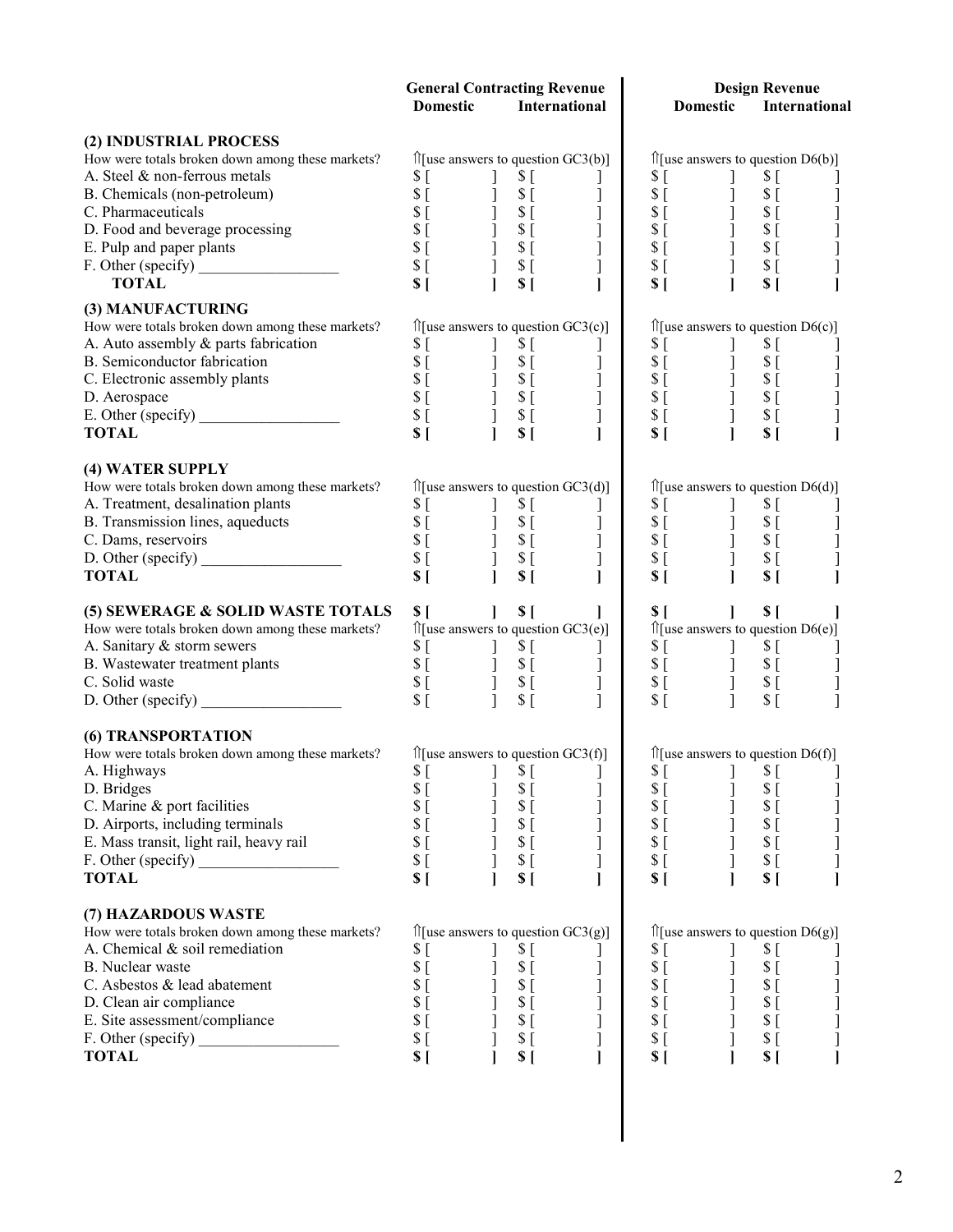|                                                  | <b>Domestic</b>                                                                                                                                                                                                                                                                                                                                                                         |              | <b>General Contracting Revenue</b><br>International                                                                                                                                                                                                                                                                     |                                                                                                                                                                                                                                                                                                                                                                                                                                                                                | Domestic       |                                                                                                                                                                                                                                                                                                                                                  | <b>Design Revenue</b><br>International |                                             |
|--------------------------------------------------|-----------------------------------------------------------------------------------------------------------------------------------------------------------------------------------------------------------------------------------------------------------------------------------------------------------------------------------------------------------------------------------------|--------------|-------------------------------------------------------------------------------------------------------------------------------------------------------------------------------------------------------------------------------------------------------------------------------------------------------------------------|--------------------------------------------------------------------------------------------------------------------------------------------------------------------------------------------------------------------------------------------------------------------------------------------------------------------------------------------------------------------------------------------------------------------------------------------------------------------------------|----------------|--------------------------------------------------------------------------------------------------------------------------------------------------------------------------------------------------------------------------------------------------------------------------------------------------------------------------------------------------|----------------------------------------|---------------------------------------------|
| (8) POWER                                        |                                                                                                                                                                                                                                                                                                                                                                                         |              |                                                                                                                                                                                                                                                                                                                         |                                                                                                                                                                                                                                                                                                                                                                                                                                                                                |                |                                                                                                                                                                                                                                                                                                                                                  |                                        |                                             |
| How were totals broken down among these markets? | $\hat{z}$ [use answers to question GC3(h)]                                                                                                                                                                                                                                                                                                                                              |              |                                                                                                                                                                                                                                                                                                                         |                                                                                                                                                                                                                                                                                                                                                                                                                                                                                |                | $\hat{\Pi}$ [use answers to question D6(h)]                                                                                                                                                                                                                                                                                                      |                                        |                                             |
| A. Fossil fuel plants, natural gas and coal      | \$[                                                                                                                                                                                                                                                                                                                                                                                     |              | \$[                                                                                                                                                                                                                                                                                                                     |                                                                                                                                                                                                                                                                                                                                                                                                                                                                                |                |                                                                                                                                                                                                                                                                                                                                                  | \$[                                    |                                             |
| B. Nuclear plants                                | $S_{\left[}$                                                                                                                                                                                                                                                                                                                                                                            |              | $\Im$ [                                                                                                                                                                                                                                                                                                                 |                                                                                                                                                                                                                                                                                                                                                                                                                                                                                |                |                                                                                                                                                                                                                                                                                                                                                  | $S_{\lbrack}$                          |                                             |
| C. Hydro plants                                  |                                                                                                                                                                                                                                                                                                                                                                                         |              | $S_{\Gamma}$                                                                                                                                                                                                                                                                                                            |                                                                                                                                                                                                                                                                                                                                                                                                                                                                                |                | $\frac{1}{1}$                                                                                                                                                                                                                                                                                                                                    | $S_{\Gamma}$                           |                                             |
| D. Cogeneration and waste fuels                  | $\begin{array}{c}\n  \  \  \, 8 \\   \  \  \, 5 \\   \  \  \, 8 \\   \  \, 1\n \end{array}$                                                                                                                                                                                                                                                                                             | $1 -$        | $S_{\Gamma}$                                                                                                                                                                                                                                                                                                            |                                                                                                                                                                                                                                                                                                                                                                                                                                                                                |                |                                                                                                                                                                                                                                                                                                                                                  | $S_{\Box}$                             |                                             |
| E. Transmission & distribution                   | $S_{\Gamma}$                                                                                                                                                                                                                                                                                                                                                                            |              | $\begin{array}{c} 1\\  \  \, 3\\  \  \, 5\\  \  \, 1\\  \  \, 5\\  \  \, 1\\  \  \, 5\\  \  \, 5\\  \  \, 5\\  \  \, 5\\  \  \, 5\\  \  \, 5\\  \  \, 5\\  \  \, 5\\  \  \, 5\\  \  \, 5\\  \  \, 5\\  \  \, 5\\  \  \, 5\\  \  \, 5\\  \  \, 5\\  \  \, 5\\  \  \, 5\\  \  \, 5\\  \  \, 5\\  \  \, 5\\  \  \, 5\\  \$ |                                                                                                                                                                                                                                                                                                                                                                                                                                                                                |                | $\begin{bmatrix} 1 \\ 1 \\ 1 \end{bmatrix}$                                                                                                                                                                                                                                                                                                      | $\mathbb{S}$ [                         | $\begin{bmatrix} 1 \\ 1 \\ 1 \end{bmatrix}$ |
| F. Operations & maintenance                      |                                                                                                                                                                                                                                                                                                                                                                                         |              |                                                                                                                                                                                                                                                                                                                         |                                                                                                                                                                                                                                                                                                                                                                                                                                                                                |                |                                                                                                                                                                                                                                                                                                                                                  | $S_{\Gamma}$                           |                                             |
| G. Wind generation                               |                                                                                                                                                                                                                                                                                                                                                                                         |              |                                                                                                                                                                                                                                                                                                                         |                                                                                                                                                                                                                                                                                                                                                                                                                                                                                |                |                                                                                                                                                                                                                                                                                                                                                  | $\Im$ [                                |                                             |
| H. Solar generation                              | $\begin{array}{c}\n 3 \\  5 \\  6 \\  8 \\  1\n\end{array}$                                                                                                                                                                                                                                                                                                                             |              |                                                                                                                                                                                                                                                                                                                         |                                                                                                                                                                                                                                                                                                                                                                                                                                                                                |                | $\begin{bmatrix} 1\\ 1\\ 1\\ 1\\ 1\\ 1\\ \end{bmatrix}$                                                                                                                                                                                                                                                                                          | $S_{\Box}$                             | ]<br>]<br>]                                 |
| H. Solar generation<br>I. Other (specify)        | \$[                                                                                                                                                                                                                                                                                                                                                                                     | Ĵ.           | $S_{\Gamma}$                                                                                                                                                                                                                                                                                                            |                                                                                                                                                                                                                                                                                                                                                                                                                                                                                | $S_{\Gamma}$   |                                                                                                                                                                                                                                                                                                                                                  | $$^{[}$                                |                                             |
| <b>TOTAL</b>                                     | S <sub>1</sub>                                                                                                                                                                                                                                                                                                                                                                          | $\mathbf{I}$ | $$^{[}$                                                                                                                                                                                                                                                                                                                 | $\begin{array}{ccc}\n\begin{array}{ccc}\n\sqrt{1} & GC3(h) & & & \\ \hline\n\begin{array}{ccc}\n\cdot & & & & \\ \cdot & & & & \\ \end{array} & & & & & \\ \downarrow & & & & \\ \downarrow & & & & \\ \downarrow & & & & \\ \downarrow & & & & \\ \downarrow & & & & \\ \downarrow & & & & \\ \end{array} & & & & & \\ \downarrow & & & & \\ \downarrow & & & & \\ \downarrow & & & & \\ \downarrow & & & & \\ \downarrow & & & & \\ \end{array} \end{array}$<br>$\mathbf{I}$ | S <sub>1</sub> |                                                                                                                                                                                                                                                                                                                                                  | S(                                     |                                             |
| (9) PETROLEUM                                    |                                                                                                                                                                                                                                                                                                                                                                                         |              |                                                                                                                                                                                                                                                                                                                         |                                                                                                                                                                                                                                                                                                                                                                                                                                                                                |                |                                                                                                                                                                                                                                                                                                                                                  |                                        |                                             |
| How were totals broken down among these markets? | $\hat{z}$ [use answers to question GC3(i)]                                                                                                                                                                                                                                                                                                                                              |              |                                                                                                                                                                                                                                                                                                                         |                                                                                                                                                                                                                                                                                                                                                                                                                                                                                |                | $\hat{\Pi}$ [use answers to question D6(i)]                                                                                                                                                                                                                                                                                                      |                                        |                                             |
| A. Refineries & petrochemical plants             | \$[                                                                                                                                                                                                                                                                                                                                                                                     |              | $$^{[}$                                                                                                                                                                                                                                                                                                                 |                                                                                                                                                                                                                                                                                                                                                                                                                                                                                |                |                                                                                                                                                                                                                                                                                                                                                  |                                        |                                             |
| <b>B.</b> Pipelines                              | $\begin{array}{cccc} \S \;[\; & & & \S \;[\; & & & \S \;[\; & & & \S \;[\; & & & \S \;[\; & & & \S \;[\; & & & \S \;[\; & & & \S \;[\; & & & \S \;[\; & & & \S \;[\; & & & \S \;[\; & & & \S \;[\; & & & \S \;[\; & & & \S \;[\; & & & \S \;[\; & & & \S \;[\; & & & \S \;[\; & & & \S \;[\; & & & \S \;[\; & & & \S \;[\; & & & \S \;[\; & & & \S \;[\; & & & \S \;[\; & & & \S \;[\;$ |              |                                                                                                                                                                                                                                                                                                                         |                                                                                                                                                                                                                                                                                                                                                                                                                                                                                |                | $\begin{array}{cccc} \S & \begin{matrix} 1 & 1 & 1 \\ 1 & 1 & 1 \\ 1 & 1 & 1 \\ 1 & 1 & 1 \\ 1 & 1 & 1 \\ 1 & 1 & 1 \\ 1 & 1 & 1 \\ 1 & 1 & 1 \\ 1 & 1 & 1 \\ 1 & 1 & 1 \\ 1 & 1 & 1 \\ 1 & 1 & 1 \\ 1 & 1 & 1 \\ 1 & 1 & 1 \\ 1 & 1 & 1 \\ 1 & 1 & 1 \\ 1 & 1 & 1 \\ 1 & 1 & 1 \\ 1 & 1 & 1 \\ 1 & 1 & 1 \\ 1 & 1 & 1 \\ 1 & 1 & 1 \\ 1 & 1 & $ |                                        |                                             |
| C. Offshore and underwater facilities            |                                                                                                                                                                                                                                                                                                                                                                                         |              |                                                                                                                                                                                                                                                                                                                         |                                                                                                                                                                                                                                                                                                                                                                                                                                                                                |                |                                                                                                                                                                                                                                                                                                                                                  |                                        |                                             |
| D. Maintenance, including turnarounds            |                                                                                                                                                                                                                                                                                                                                                                                         |              |                                                                                                                                                                                                                                                                                                                         |                                                                                                                                                                                                                                                                                                                                                                                                                                                                                |                |                                                                                                                                                                                                                                                                                                                                                  |                                        | $\begin{bmatrix} 1 \\ 1 \\ 1 \end{bmatrix}$ |
|                                                  |                                                                                                                                                                                                                                                                                                                                                                                         |              |                                                                                                                                                                                                                                                                                                                         |                                                                                                                                                                                                                                                                                                                                                                                                                                                                                |                |                                                                                                                                                                                                                                                                                                                                                  |                                        |                                             |
| <b>TOTAL</b>                                     | S <sub>1</sub>                                                                                                                                                                                                                                                                                                                                                                          | $\mathbf{I}$ | S <sub>1</sub>                                                                                                                                                                                                                                                                                                          | $\mathbf{I}$                                                                                                                                                                                                                                                                                                                                                                                                                                                                   | S <sub>1</sub> |                                                                                                                                                                                                                                                                                                                                                  | S <sub>1</sub>                         |                                             |
| (10) TELECOMMUNICATIONS                          |                                                                                                                                                                                                                                                                                                                                                                                         |              |                                                                                                                                                                                                                                                                                                                         |                                                                                                                                                                                                                                                                                                                                                                                                                                                                                |                |                                                                                                                                                                                                                                                                                                                                                  |                                        |                                             |
| How were totals broken down among these markets? | $\hat{z}$ [use answers to question GC3(j)]                                                                                                                                                                                                                                                                                                                                              |              |                                                                                                                                                                                                                                                                                                                         |                                                                                                                                                                                                                                                                                                                                                                                                                                                                                |                | $\hat{\Pi}$ [use answers to question D6(j)]                                                                                                                                                                                                                                                                                                      |                                        |                                             |
| A. Transmission lines and cabling                |                                                                                                                                                                                                                                                                                                                                                                                         |              |                                                                                                                                                                                                                                                                                                                         |                                                                                                                                                                                                                                                                                                                                                                                                                                                                                |                |                                                                                                                                                                                                                                                                                                                                                  |                                        |                                             |
| B. Towers and antennae                           |                                                                                                                                                                                                                                                                                                                                                                                         |              |                                                                                                                                                                                                                                                                                                                         |                                                                                                                                                                                                                                                                                                                                                                                                                                                                                |                |                                                                                                                                                                                                                                                                                                                                                  |                                        |                                             |
| C. Data centers and Web hotels                   | $\begin{array}{cccc} \S \;[\; & & & \S \;[\; & & & \S \;[\; & & & \S \;[\; & & & \S \;[\; & & & \S \;[\; & & & \S \;[\; & & & \S \;[\; & & & \S \;[\; & & & \S \;[\; & & & \S \;[\; & & & \S \;[\; & & & \S \;[\; & & & \S \;[\; & & & \S \;[\; & & & \S \;[\; & & & \S \;[\; & & & \S \;[\; & & & \S \;[\; & & & \S \;[\; & & & \S \;[\; & & & \S \;[\; & & & \S \;[\; & & & \S \;[\;$ |              |                                                                                                                                                                                                                                                                                                                         |                                                                                                                                                                                                                                                                                                                                                                                                                                                                                |                |                                                                                                                                                                                                                                                                                                                                                  |                                        | $\begin{matrix} 1 \\ 1 \end{matrix}$        |
|                                                  |                                                                                                                                                                                                                                                                                                                                                                                         |              |                                                                                                                                                                                                                                                                                                                         |                                                                                                                                                                                                                                                                                                                                                                                                                                                                                |                |                                                                                                                                                                                                                                                                                                                                                  |                                        |                                             |
| <b>TOTAL</b>                                     | S <sub>1</sub>                                                                                                                                                                                                                                                                                                                                                                          | $\mathbf{I}$ | S <sub>1</sub>                                                                                                                                                                                                                                                                                                          | $\mathbf{I}$                                                                                                                                                                                                                                                                                                                                                                                                                                                                   | S <sub>1</sub> |                                                                                                                                                                                                                                                                                                                                                  | S <sub>1</sub>                         |                                             |
| (11) MISCELLANEOUS                               |                                                                                                                                                                                                                                                                                                                                                                                         |              |                                                                                                                                                                                                                                                                                                                         |                                                                                                                                                                                                                                                                                                                                                                                                                                                                                |                |                                                                                                                                                                                                                                                                                                                                                  |                                        |                                             |
| How were totals broken down among these markets? | $\hat{z}$ [use answers to question GC3(k)]                                                                                                                                                                                                                                                                                                                                              |              |                                                                                                                                                                                                                                                                                                                         |                                                                                                                                                                                                                                                                                                                                                                                                                                                                                |                | $\hat{\Pi}$ [use answers to question D6(k)]                                                                                                                                                                                                                                                                                                      |                                        |                                             |
| A. Mining                                        | $\begin{array}{cc} $1$ \\ $1$ \\ $1$ \\ $1$ \end{array}$                                                                                                                                                                                                                                                                                                                                |              |                                                                                                                                                                                                                                                                                                                         | $\begin{array}{ccc} 1 & s & 1 \\ 3 & s & 1 \\ 1 & s & 1 \\ \end{array}$                                                                                                                                                                                                                                                                                                                                                                                                        |                | $\begin{array}{c} $s$ \  \  $s$ \  \  $s$ \  \  $l$ \  \  $s$ \  \  $l$ \  \  $l$ \end{array}$                                                                                                                                                                                                                                                   | $\frac{\mathbb{S}}{\mathbb{S}}$ [      |                                             |
| B. Other (specify)                               |                                                                                                                                                                                                                                                                                                                                                                                         |              |                                                                                                                                                                                                                                                                                                                         |                                                                                                                                                                                                                                                                                                                                                                                                                                                                                |                |                                                                                                                                                                                                                                                                                                                                                  | $\overline{\$}$ $\overline{S}$         | $\begin{array}{c} \end{array}$              |
| <b>TOTAL</b>                                     | S <sub>1</sub>                                                                                                                                                                                                                                                                                                                                                                          |              | S <sub>1</sub>                                                                                                                                                                                                                                                                                                          | $\mathbf{I}$                                                                                                                                                                                                                                                                                                                                                                                                                                                                   |                |                                                                                                                                                                                                                                                                                                                                                  | S <sub>1</sub>                         |                                             |
| (12) GRAND TOTALS                                |                                                                                                                                                                                                                                                                                                                                                                                         |              |                                                                                                                                                                                                                                                                                                                         |                                                                                                                                                                                                                                                                                                                                                                                                                                                                                |                |                                                                                                                                                                                                                                                                                                                                                  |                                        |                                             |
| Total of items 1 through 11.                     | $$^{[}$                                                                                                                                                                                                                                                                                                                                                                                 | $\mathbf{1}$ | \$[                                                                                                                                                                                                                                                                                                                     | ]                                                                                                                                                                                                                                                                                                                                                                                                                                                                              | $$^{[}$        | 1                                                                                                                                                                                                                                                                                                                                                | \$[                                    | ]                                           |